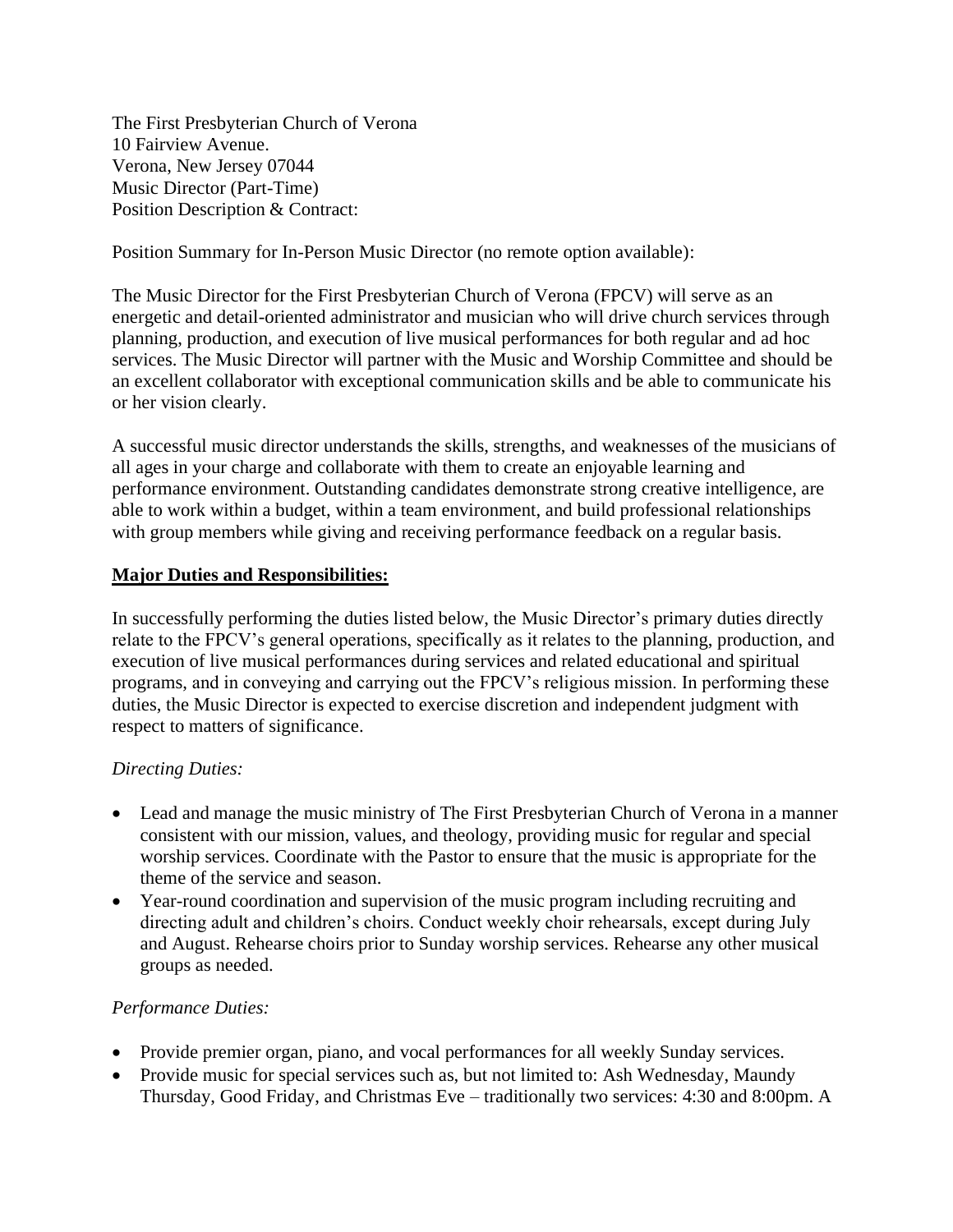special Lenten program is usually scheduled a few weeks before Easter as well as, one for Advent a few weeks before Christmas. Ideally, develop community concerts throughout the year as an outreach to the community\*. Schedule additional soloists or groups during the summer months.

• Prepare choirs for participation in Inter Faith Services and participation in the program if scheduled. Provide music for Inter Faith Services when held at FPCV. Currently there is one service per year (Sunday before Thanksgiving) which is held once every three years at FPCV. Participate in a short worship service when the Presbytery of Northeast New Jersey meets at the Church, approximately once every 1-3 years. Additional compensation is provided by Presbytery.

# *Administrative Duties:*

- Be an integral part of the ministry team by communicating and coordinating with the Pastor on all musical aspects of FPCV.
- Regularly evaluate the musical life of FPCV to create meaningful, creative, and faithful worship in cooperation with the Pastor and the Worship and Music Committee.
- Music Director shall secure an approved pool of 3-4 substitute musicians for Sundays and holiday/special services when unavailable. At least two (2) weeks' notice is necessary for absences. Prepare music for such times. Substitutes, guests, etc. must be reviewed by the Church Pastor, the Worship and Music Committee. All actions to be approved by session.
- Organize and maintain music library inventory and music office.
- Order appropriate music when needed within the budget of FPCV.
- Maintain licenses for use of printed music.
- Attend scheduled staff meetings. Meet with the Pastor on a regular basis and attend Worship and Music Committee meetings and any other meetings as necessary.
- Maintain a written record for maintenance of all instruments. Schedule repairs and tuning as necessary. Organ and pianos: schedule organ and piano tuning as needed (seasonal). Maintain a list of specific instrument issues to guide the tuner when he/she is engaged.
- Responsible for brief updates to the Church Newsletter and a year-end report for "The ACTS" printed in February.
- Administrative expenditures must be kept within the FPCV budget. Additional expenditures must have Session approval before purchasing.

# **Accountability**

- The Music Director is accountable to the Pastor, Music and Worship Committee, and Human Resources Committee.
- The Pastor and the Worship and Music Committee will evaluate the Music Director annually with an initial review of this position description within six (6) months of employment.
- The Worship and Music Committee will recommend any changes to the Human Resources Committee if there is a question regarding the Terms of Employment.

## **Requirements**